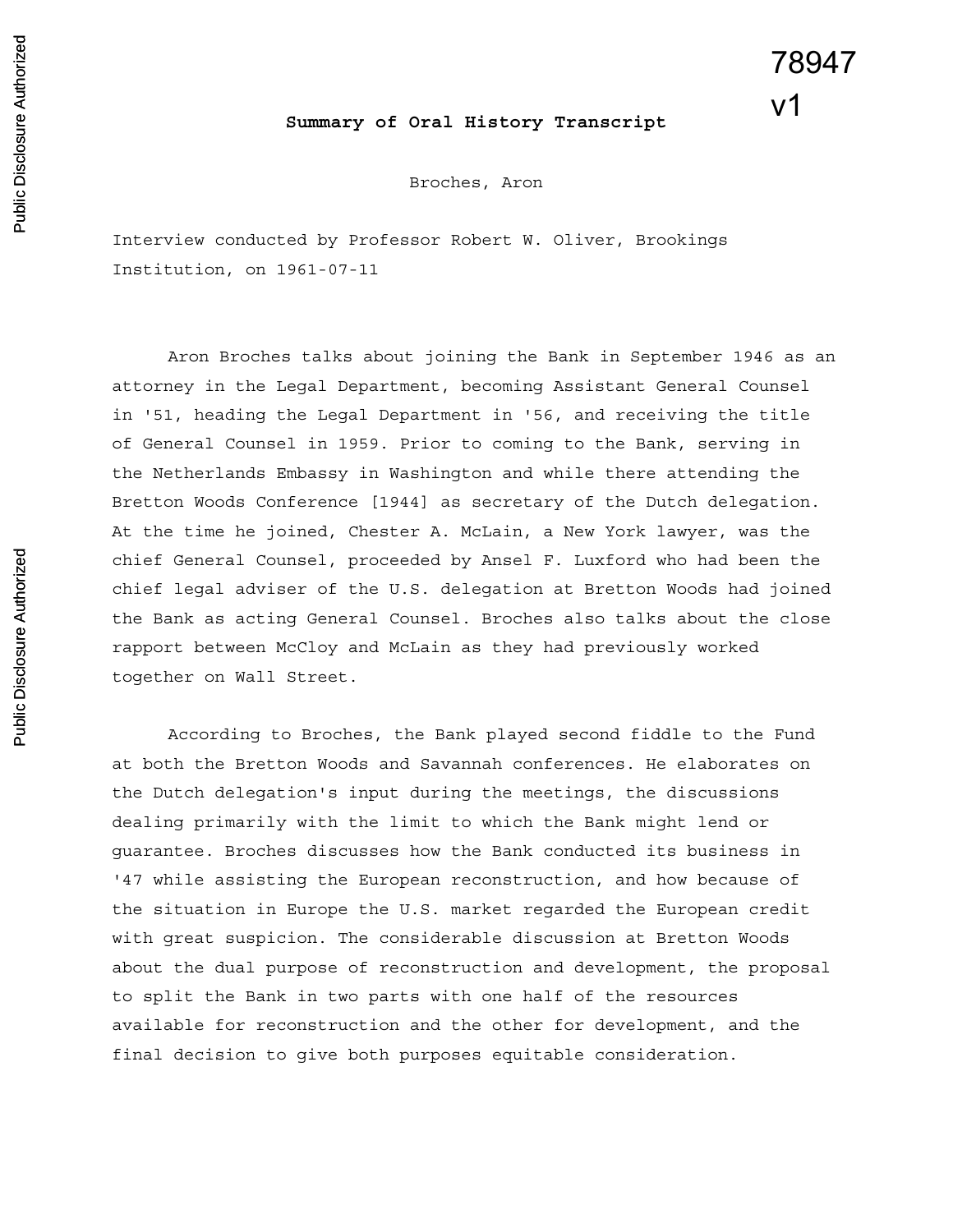Broches mentions the extensive discussion-always dealing with the Fund-on the role and type of executive directors needed, the varying viewpoints, and the compromise reached. How, it was not until May '46 that the Bank found its first president, even though the meetings at Savannah were held in March'46. The initial meetings of the executive directors dealing mostly with questions of interpretation, opening of accounts, administration, arrangements with depositories, and going over the records of calling up the initial subscriptions. Eugene Meyer's primary concerns a) on the loan side, what could be done for France; and b) taking up contacts in New York to sound out the financial community.

By the time Broches arrived the Bank had received a few applications and Denmark and Chile were being considered for loans. The Bank's first loan operation made to France in May 1947. Meyer's resignation in December '46 and the speculation that it was due to friction between him and the U.S. director, Emilio Collado. Broches elaborates on the difficult situation after Meyer's resignation and the death soon thereafter of Vice President, Harold Smith, who had become acting president. He also talks about Chester McLain's efforts in conducting the Bank's business, the arrival of McCloy, Garner, and Black, Collado's resignation, and Black assuming the role of U.S. executive director on March 15, 1947.

Broches mentions the understanding that the U.S. would nominate the Bank president, who would then be selected by the executive directors. McCloy's acceptance of the presidency conditional on him running the Bank with no interference from the executive directors and wanting to at least approve, if not propose, the American director. The efforts of McCloy, Garner, and Black in trying to familiarize people with the Bank accounting for the Bank's enormously successful bond issue on July 15, 1947,only four months after McCloy took office. McCloy's resignation effective July 1, 1949 to become High Commissioner of Germany, and McLain's simultaneous departure to serve as his advisor. Black succeeding McCloy as President.